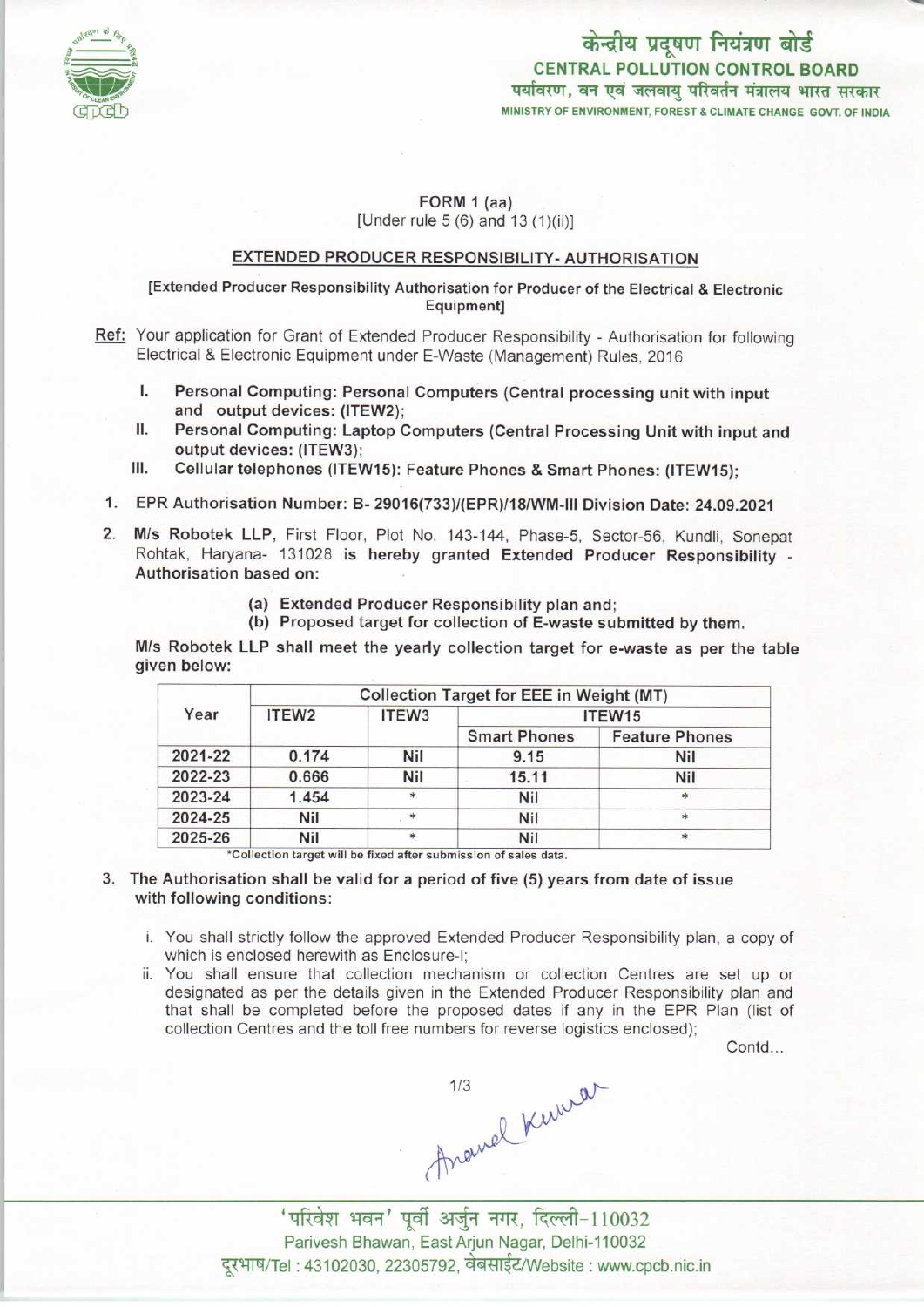

From Pre Page....

- iii. You shall ensure that all the collected e-waste is channelized to recycler/dismantler M/s Horizon Recycling Pvt. Ltd., Khasra No-35, Vill-Kumarhera, 7th Km Dehradun Road, Saharanpur and records shall be maintained at recycler/dismantler and your end;
- iv. iv. You shall maintain records, in Form-2 of these Rules, of e-waste and make such records available for scrutiny by Central Pollution Control Board;
- v. You shall file annual returns in Form-3 to the Central Pollution Control Board on or before 30<sup>th</sup> day of June following the financial year to which that returns relates.

## vi. General Terms & Conditions of the Authorisation:

- a.The authorisation shall comply with provisions of the Environment (Protection) Act, 1986 and the E-waste (Management) Rules.2016 made there under;
- b. The authorisation or its renewal shall be produced for inspection at the request of an officer authorised by the Central Pollution Control Board;
- c.Any change in the approved Extended Producer Responsibility plan should be informed to Central Pollution Control Board within 15 days on which decision shall be communicated by Central Pollution Control Board within sixty days;
- d.It is the duty of the authorised person to take prior permission of the Central Pollution Control Board to close down any collection centre/points or any other facility which are part of the EPR plan;
- e.An application for the renewal of authorisation shall be made aslaid down in subrule (vi) of rule of 13(1) the E-Waste (Management) Rules, 2016;
- f. The Board reserves right to cancel/amend/revoke the authorisation at any time as per the policy of the Board or Government.

### vii. Additional Conditions: -

- a) That the applicant will submit annual sales data along with annual returns;
- b) That the applicant has to ensure that the addresses of collection points provided by them in their EPR Plan are correct and traceable and the collection points/centres are functional;
- c) That the applicant will submit revised application for grant of EPR Authorisation in case of applicant adding/changing PRO or changing its EPR Plan;

thought knows

Contd...